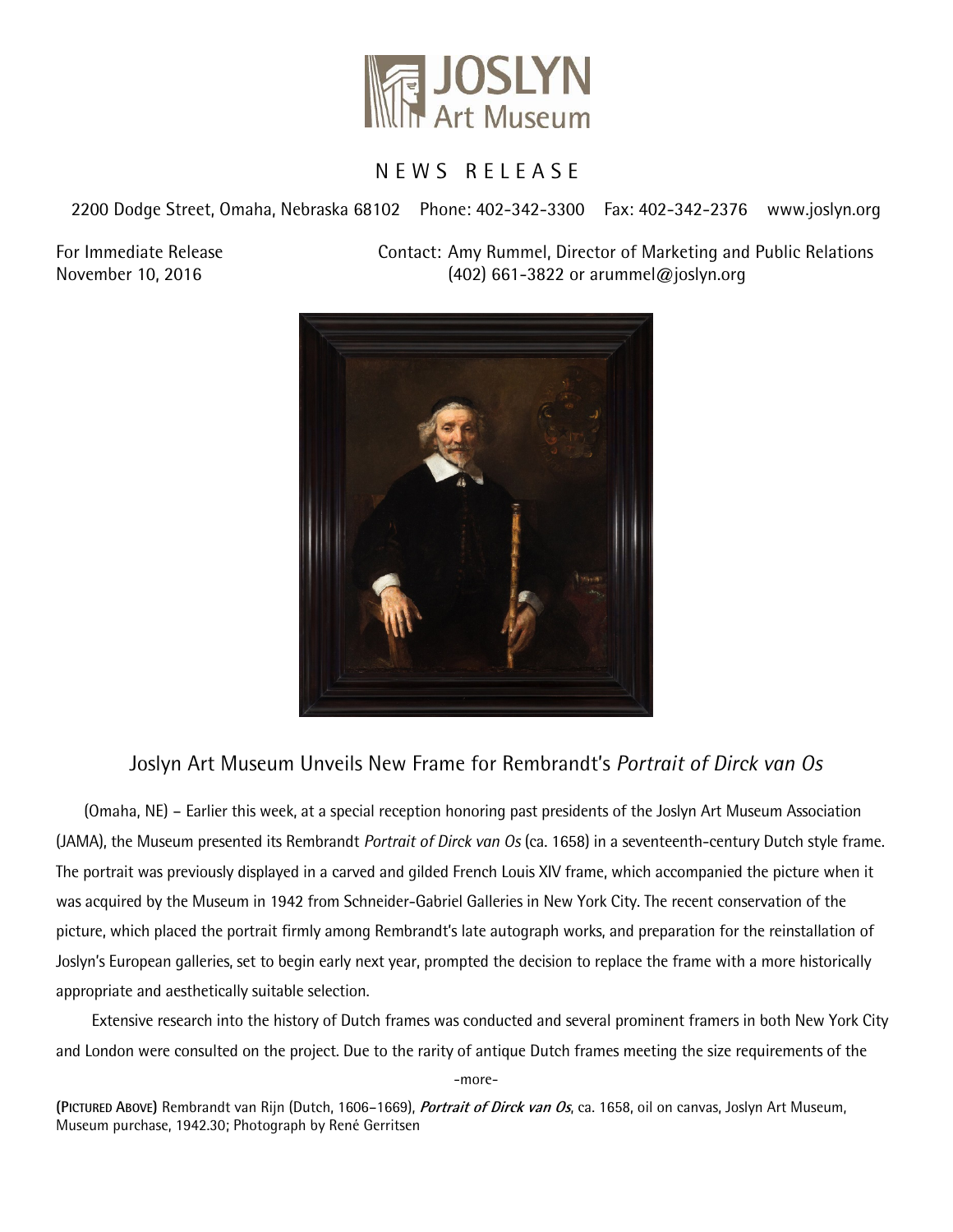#### add 1-1-1-1 *Joslyn Art Museum Unveils New Frame for Rembrandt*

painting, the decision was made to commission a reproduction of an original design. The frame was generously funded by JAMA, a group that also contributed to the painting's conservation in 2013. Rembrandt's *Portrait of Dirck van Os* is on view in Joslyn's Hitchcock Gallery (gallery 3).

#### **About the Frame**

Very few paintings in museum collections retain their original frames. Former owners and cultural institutions frequently changed frames according to prevailing contemporary taste. The former Louis XIV frame surrounding Joslyn's Rembrandt portrait, characterized by ornate carving and gilding with varying patterns and scrollwork, detracted from the sobriety and dignity of the sitter. Seventeenth-century Dutch frames are less ornate than Italian and French examples of the same period, relying on the warm black and brown tonalities of the wood and the use of broad, flat, and curved surfaces to reflect light rather than ornate carving and gilding. This more restrained style reflects the conservative Protestant atmosphere of the Netherlands as well as the strong mercantile culture in which exotic and expensive wood, such as ebony, were imported through the Dutch East India Company. While examples of French Louis XIV frames were available in Holland after midcentury, the use of dark ebony frames was much more prevalent.

Dirck van Os III (1590-1668) was the Dijkgraaf, or commissioner, of the Beemster north of Amsterdam, a low-lying stretch of land that had been reclaimed from a former lake. Aged 70 at the time of this portrait, Van Os had been in the position for 40 years and was an honored member of the community. Rembrandt renders the respected elder with sensitivity, imbuing Van Os with an inner presence and quiet authority by means of pose, expressive brushwork, and evocative contrasts of light and shade. The new frame both enhances and complements Van Os's high status and the distinguished manner he projects while providing a balanced historical perspective.

#### **About Rembrandt**

 Rembrandt van Rijn (1606–1669) was the most acclaimed painter of the Dutch Golden Age, an era marked by Holland's prominence in trade, global exploration, science, and art. Portraiture sprang to life as a new class of prosperous citizens desired likenesses to hang in fashionable mansions, and civic and professional organizations commissioned life-size group portraits to commemorate their roles as members of the Dutch Republic. Rembrandt garnered fame for his profound ability to express mood and feeling in his portraits and historical and religious paintings, although his inventiveness as a draftsman and printmaker is equally notable. Shedding the static, idealized poses favored during the Renaissance, his keen appreciation of the subtleties of expression, gesture, and emotion reveal the personality and likeness of his sitters far beyond their physical appearance.

-30-

### **Our Mission —** Joslyn Art Museum collects, preserves, and interprets the visual arts of the highest quality, fostering appreciation and enjoyment of art for the benefit of a diverse audience. **Our Vision —** To be cherished and respected as a premier art museum.

Joslyn Art Museum showcases art from ancient times to the present. The Museum was a gift to the people of Omaha from Sarah Joslyn in memory of her husband, George, who made his fortune as president of the Western Newspaper Union. The